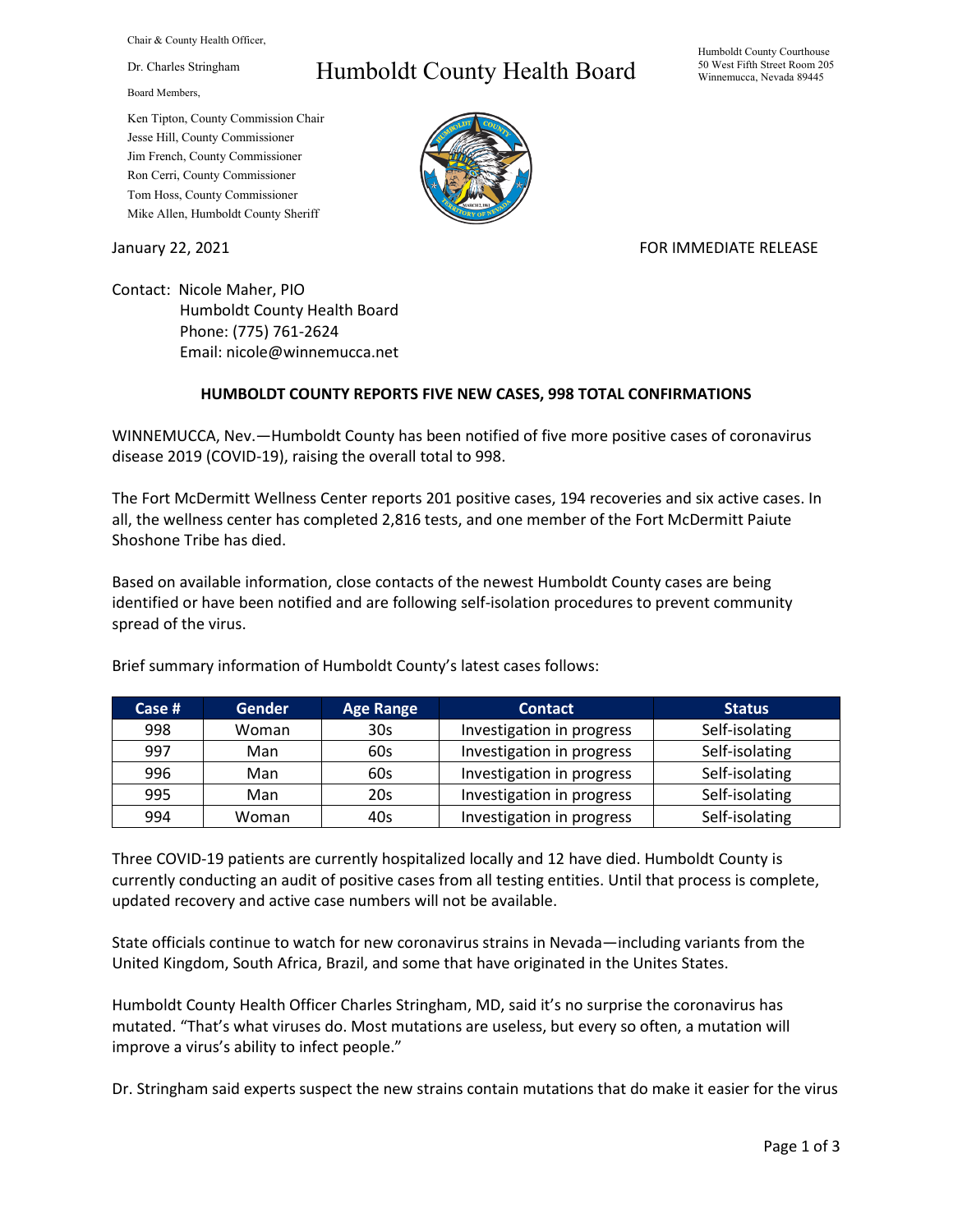to bind to people's cells—making them much more transmissible than previous strains.

For instance, the UK strain is thought to be up to 70 percent more transmissible than the original strain—a fact that has thrust the United Kingdom into a lockdown. And the UK variant has already been detected in at least 15 U.S. states.

Dr. Stringham said there's currently no evidence the variants will affect the efficacy of COVID-19 vaccines or cause a more severe illness. Still, the [Centers for Disease Control and Prevention](https://www.cdc.gov/mmwr/volumes/70/wr/mm7003e2.htm?s_cid=mm7003e2_w) is warning that one or more of the transmissible variants could dominate COVID-19 infections in the United States as early as March—a warning that Dr. Stringham echoes.

"We cannot let our guards down," he said. "If ever there was time to wear masks, maintain social distancing and practice good hand hygiene, this is it," he said. "Those measures will protect against any variant that comes along and will buy us time until more people can get vaccinated."

To prevent the spread of COVID-19 in Humboldt County:

- Stay home to limit exposure, and wear a facial covering if going out in public is necessary.
- Maintain 6 feet of distance from other people at all times.
- Wash hands often with soap and water for at least 20 seconds. If soap and water are not available, use an alcohol-based hand sanitizer.
- Avoid visiting sick people or those who are self-isolating.
- Avoid touching eyes, nose, and mouth.
- Cover coughs and sneezes with a tissue, and throw the tissue in the trash.
- Clean and disinfect frequently touched objects and surfaces.
- Self-isolate if they have had a known exposure, or if they are awaiting COVID-19 test results.
- Stay informed. The COVID-19 situation is changing frequently. Up-to-date information is available on the Centers for Disease Control and Prevention (CDC) [website.](http://www.cdc.gov/coronavirus/2019-ncov/index.html)

COVID-19 testing locations in Humboldt County include:

- **Humboldt General Hospital Screening Clinic** Offers drive-thru screening for asymptomatic persons from 8 a.m. to 5 p.m. Monday through Friday (closed from noon to 1 p.m. for lunch), and byappointment screening with a provider for symptomatic persons from 8 a.m. to 5 p.m. Monday through Friday (closed from noon to 1 p.m. for lunch; call 775-623-5222, ext. 1379 to schedule an appointment). Located at 51 E. Haskell Street, across from Humboldt General Hospital.
- **Golden Valley Medical Center** Private clinic owned by Nevada Gold offers screening for asymptomatic and symptomatic persons. Call (775) 625-4653 for an appointment.
- **Ridley's Pharmacy** Offers in-vehicle, self-administered asymptomatic and symptomatic testing. Go [here](https://www.doineedacovid19test.com/Winnemucca_NV_1098.html) and follow the prompts to schedule an appointment.
- **HGH Emergency Department**  Those who experience severe COVID-like symptoms should go directly to the HGH Emergency Department, which is open 24 hours a day, or call 9-1-1 for emergency assistance.

Local COVID-19 information is available in Spanish @CovidEspanol. Humboldt County COVID-19 updates and information are available in English at @HumboldtCountyNV and @StopHumboldtCoronavirus.

Humboldt County has established a COVID-19 vaccine recorded information line. Call (775) 375-3200 to